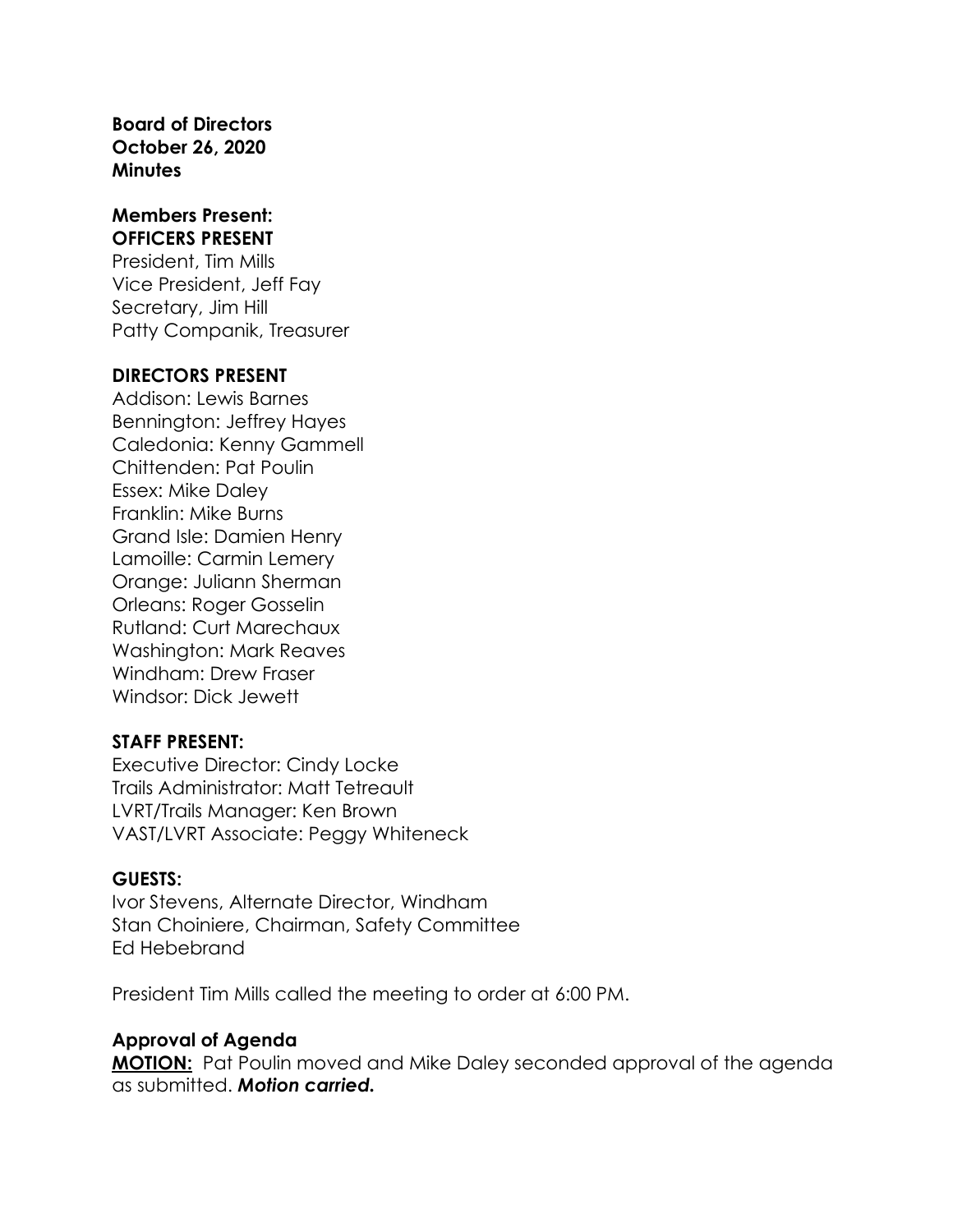## **Approval of Secretary's Report**

**MOTION**: Lewis Barnes moved Curt Marechaux seconded approval of the August 24, 2020 minutes as corrected: increase in insurance was \$50,000; Lewis Barnes is the Addison County Director; fix typo on page 2, TMA not TA. *Motion carried.*

**MOTION**: Dick Jewett moved and Carmin Lemery seconded that the September 12, 2020 minutes be approved as corrected: In the discussion on sign position, the issue is whether signs are close enough to the roads, not the trails; Sonia Koehler was still treasurer at the time of this meeting as Patty Companik's tenure didn't begin until October. *Motion carried.*

## **Approval of Treasurer's Report**

Patty Companik presented financials through September that have VAST in the black in an amount close to projected, and \$627,862 was moved into reserves per budget approval at the Annual Meeting.

**MOTION:** Mark Reaves moved and Jeffrey Hayes seconded that the treasurer's report from August and September be approved as submitted. *Motion carried.*

## **Tabled Items**

**MOTION:** Curt Marechaux moved and Carmin Lemery seconded that the pending issue of Caledonia TMA payments be untabled. *Motion carried.* **MOTION:** Curt Marechaux moved and Lewis Barnes seconded that the tabled issue be opened for discussion. *Motion carried.*

Cindy presented the amount the club still owes for missing TMAs and a map order. Minus grooming payments owed to the club, the amount the club owes to VAST is \$2,790.17. The club has agreed to pay that amount. A recent change within club leadership should help avoid future problems, and the online system of TMA sales will also insulate the club from further record keeping problems. **MOTION:** Carmin Lemery moved and Mark Reaves seconded that the Board approve the payment agreement as presented. In discussion, question was raised whether a lump sum payment would adversely affect the club. Kenny Gammell reported that the club wants the matter settled in full now. *Motion carried.*

# **NEW BUSINESS**

# **TMA Update**

Cindy Locke reported that online TMA sales are going well even while we are still building out the system with refinements. She noted this is the first time VAST has seen revenue in October, which will help with revenue forecasting.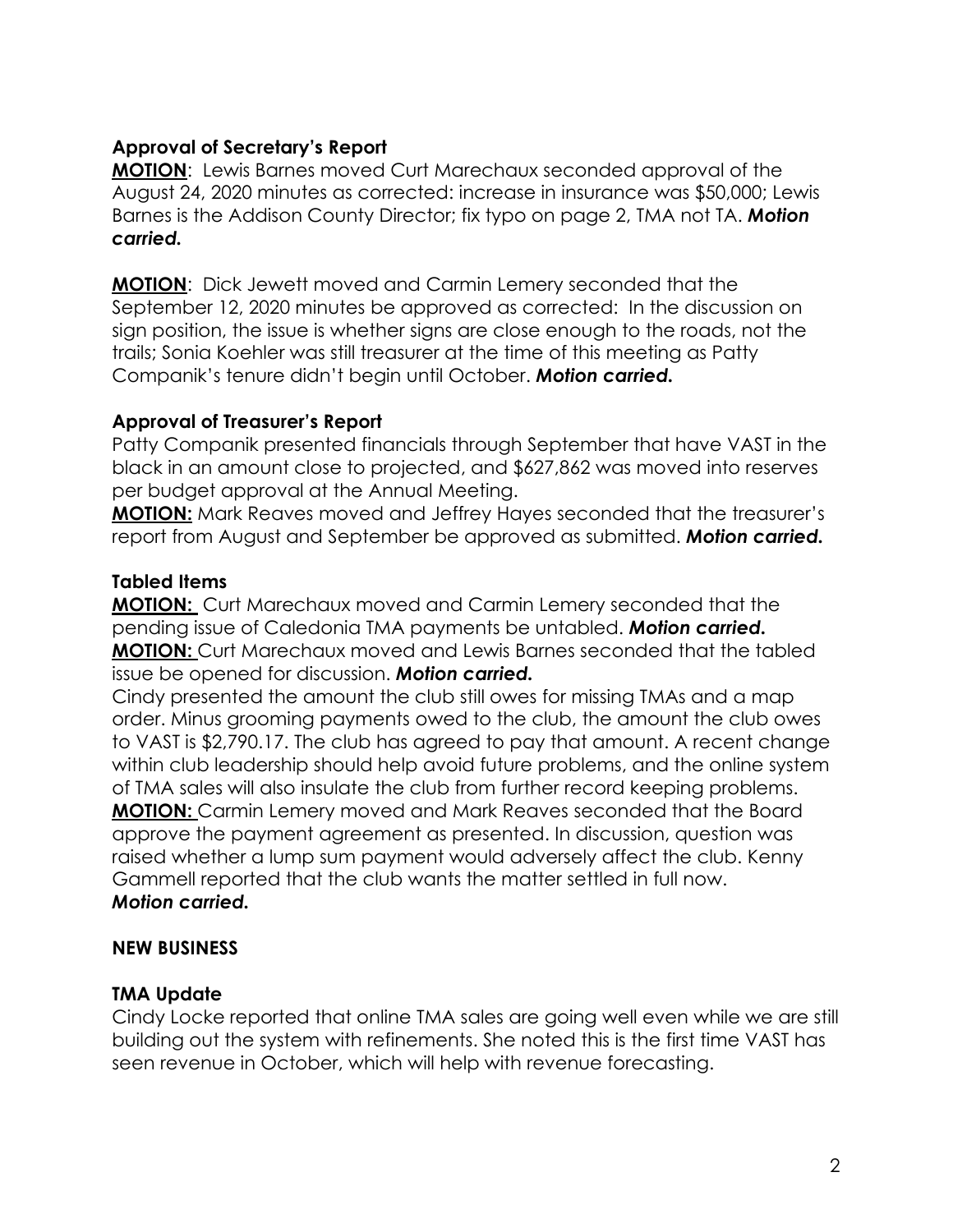She also reported that she is hearing concerns from out of staters about traveling to Vermont during the Covid crisis. She will be sending out an email blast that addresses those concerns and the expectations the state has for prevention measures.

She screenshared the club and TMA type distributions among the more than 1700 TMAS sold thus far. Roger Gosselin asked for a monthly report to the Board on TMA sales by club if possible, and Cindy said that wouldn't be a problem to produce.

# **TRR Club Guarantee**

Matt Tetreault reported that the Topsham Ridge Runners are asking VAST to guarantee a \$45,000 loan over five years with Northfield Savings Bank at a 4.75% fixed rate and a \$10,342 estimated annual payment. There was some discussion at the Board meeting about whether the club would be able to make the payments on the loan. Matt reported that \$22,030 is the cap on their grooming contract, and they are pretty solid as a club, have strong backing from their members, are highly motivated, and are located in a snow belt, so they should be able to repay the loan without difficulty.

**MOTION:** Mark Reaves moved and Lewis Barnes seconded that VAST guarantee the \$45,000 loan for the Topsham Ridge Runners. *Motion carried.*

# **SSTP and F&W Update**

Cindy Locke reported that VAST had been getting a lot of pushback from FP&R in the form of a demand giving that department oversite of VAST budgets. VAST hired a well-qualified attorney to support VAST's contention that FP&R does not have this authority. At a meeting of the parties, FP&R agreed that, while it has the right to audit, it does not have authority to control or dictate the budget and its category allocations, budget approval being the responsibility of the Governor's Council on which FP&R has one vote. The SSTP agreement and its associated funding for VAST are now moving forward. The Board congratulated Cindy and the rest of her staff for a job well done in seeing this matter through to resolution.

# **Staff Reports (ED, Trail Administrator, LVRT Manager)**

Reports are included in the Board packet. Matt Tetreault answered questions on logistics of the construction seminar and GPS tracking units. The dollar cost for pending units is total, not per unit, with 42 units scheduled to be done this year. Matt noted that including Class 4 roads would require another 30 units. Board consensus was that class 4 is not a priority.

Cindy Locke will send out to the Board the attorney's report on the meeting with FP&R.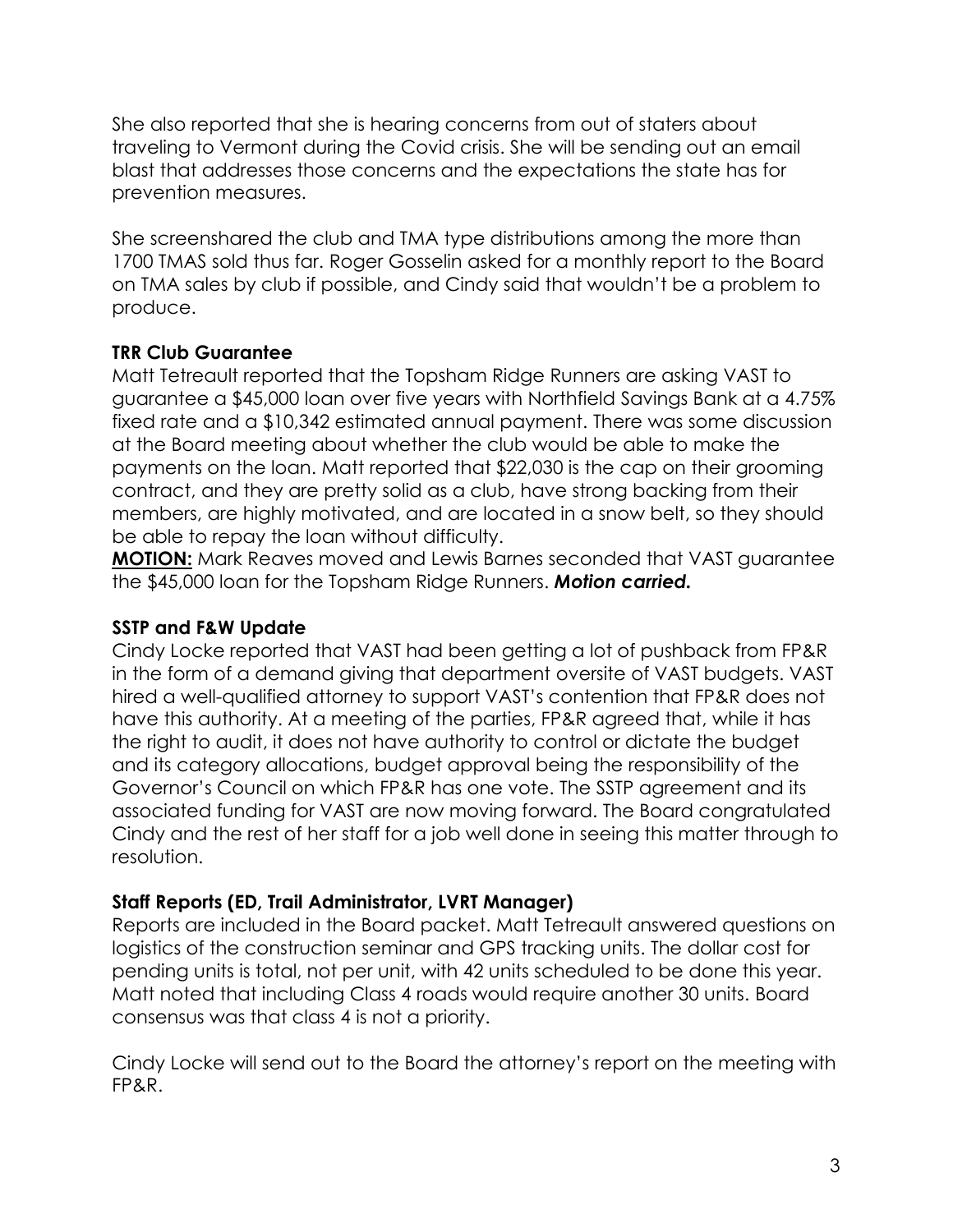## **Committee and Other Meeting Reports**

#### Northeast Chapter and USA

Vermont representatives Pat Poulin and Jeff Fay reported that the group is still meeting monthly with nothing particular to report at this time.

## VT Snow Trails Conservancy

Jim Hill, President of the VSTC, reported that the easement for a section of trail in Cambridge has just been finalized. The VSTC will be coming to the Board in December for appointment of trustees to the Conservancy.

## Law Enforcement Committee

Cindy reported that contracts are out to all the sheriffs, state police, and Vermont Fish & Wildlife. There are two new law enforcement organizations that will be participating in snowmobile enforcement: the Newport Police Dept will do cruiser patrols, and Morrisville will cover Lamoille County. Training for new law enforcement is being scheduled.

## Awards and Nominating Committee

Committee chairman Patty Companik reported on distribution and corrections to awards from the Covid-restricted Annual Meeting.

### Annual Meeting

Pat Poulin and Jeff Fay reported that the annual meeting venue is still undecided but that the hosting county, Chittenden, is leaning toward Farr's Field in Waterbury, which worked well for the socially-distanced 2020 Annual Meeting.

# Long Range Planning & Organization Committee

Committee chairman Mark Reaves indicated that this committee hasn't met since Annual Meeting but that they do have items to talk about that they will consider in the coming months.

# Resource Committee

Ivor Stevens reported that development of the questionnaire for clubs has been completed.

# Trails Committee

Committee chairman Jeff Fay reported that the committee met last Monday night and is designing new signage for problems on the trail (road impassable, GPS wrong, etc.). Addressing a question raised at the September Board meeting, stop signs need to be placed far enough off the edge of the road not to be overrun by plows and snow banks.